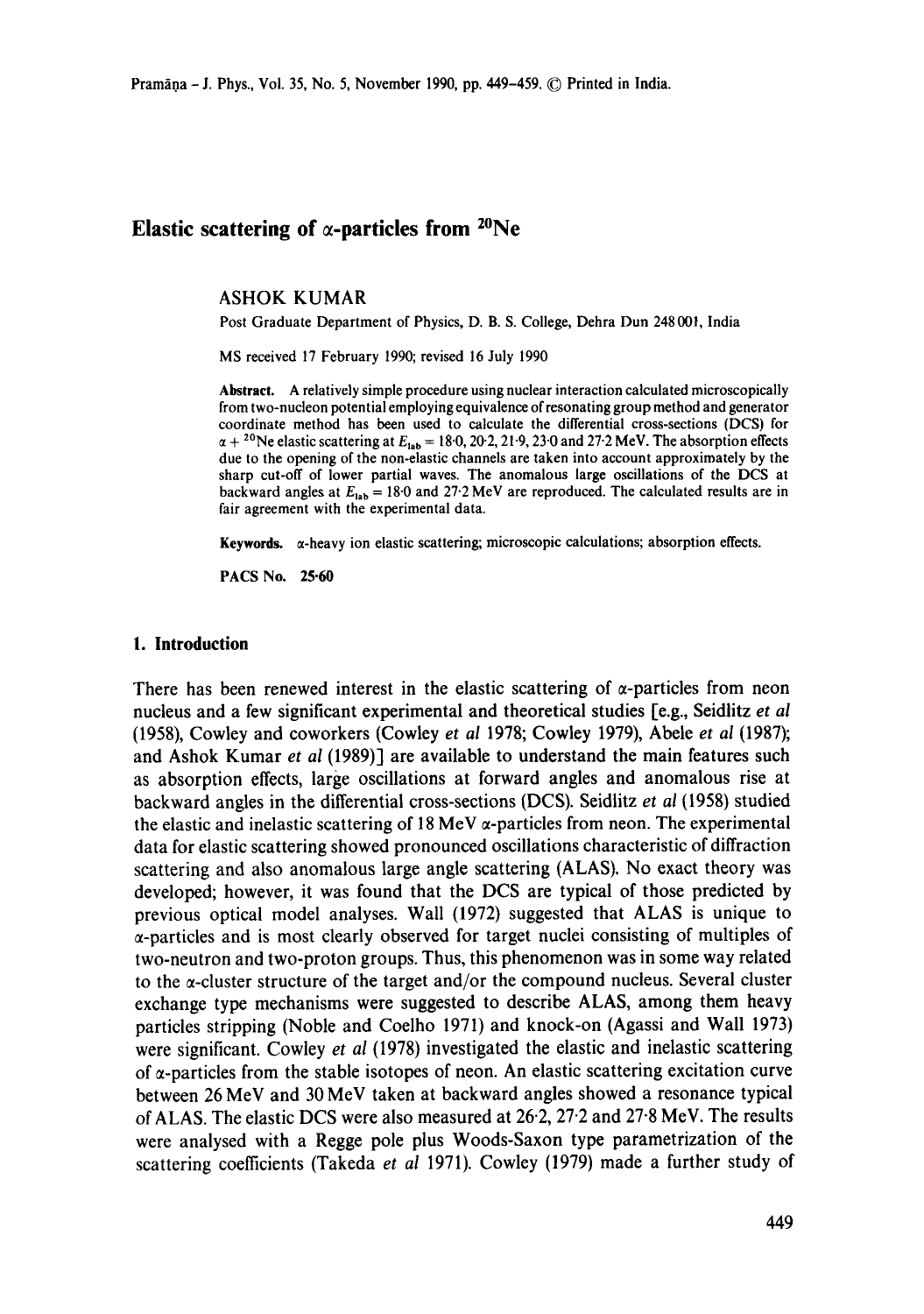elastic scattering of  $\alpha$ -particles from neon and fluctuations in the large-angle excitation functions of the reaction <sup>21</sup>Ne(<sup>3</sup>He, $\alpha$ )<sup>20</sup>Ne (g.s.). Woods-Saxon optical-potential parameters obtained (Cowley *et al* 1978) from best fits to experimental angular distributions of  $\alpha$ -particles scattered elastically from <sup>20</sup>Ne at incident energies of 25-8,  $27.0$  and  $31.1$  MeV were used. However, these parameters do not vary systematically as a function of incident energy or target mass and thus this erratic variation of potential parameters suggests that the scattering mechanism of  $\alpha + {}^{20}Ne$  system is not fully understood by the standard optical model analysis.

Recently Abele *et al* (1987) measured the elastic scattering of  $\alpha$ -particles on some light nuclei in the mass region  $A = 11-24$  (including neon nucleus) at incident energies  $E_a = 48.7$  and 54.1 MeV. The data are analyzed using different phenomenological optical potentials of the Woods-Saxon and Michel type. Special emphasis is laid on the application of the double-folding concept. The imaginary part is expressed in terms of the Fourier-Bessel function. However, DCS for  $\alpha$ -<sup>20</sup>Ne elastic scattering are measurred only at one incident energy, 54.1 MeV. The above studies, which are phenomenological in nature and need a large number of parameter  $\cup$  to be systematically adjusted to optimize the fit to the experimental data, are inadequate. To remove this ambiguity some practical microscopic calculations should be carried out using wellknown methods. One such method is the resonating group method (RGM) (Tang *et al* 1978). The important features of the RGM are the utilization of a fully antisymmetric wavefunction, the use of a reasonable nucleon-nucleon potential, and a correct treatment of the total centre-of-mass motion. These features, however, make the RGM calculations quite difficult from a computational viewpoint when the number of nucleons involved is relatively large as in the present case. Accounting for anomalous back-angle scattering and the many reaction channels which open up at higher energies of interest further complicate the matter. It is, therefore, desirable to carry out simplified microscopic calculations which may be valuable for the physical interpretation of the  $\alpha$ -heavy ion scattering data. These data exhibit the effects of large coulomb interaction, transparency for higher partial waves and strong absorption of lower partial waves. In the present investigation a simple microscopic method as described in the previous publication (Ashok Kumar and Srivastava 1988), which accounts for these effects in good approximation, has been applied to calculate the DCS for the  $\alpha + {}^{20}Ne$  elastic scattering at  $E_{lab}$  equal to 18-0, 20-2, 21-9, 23-0 and 27"2 MeV. At these energies the experimental data of Seidlitz *et al* (1958) at energy 18-0 MeV, England *et al* (1977) at 20.2, 21-7 and 23-0 MeV and Cowley *el al* (1978) at  $27.2$  MeV are available with which the calculated results have been compared. Here the effective nuclear potential is taken to be the direct potential of the single-channel RGM scattering equation. Exchange effects are almost neglected while a simple explanation for anomalous large oscillations of the DCS in the back-angle region at  $E_{\text{lab}} = 18.0$  and 27.2 MeV is suggested.

# **2. Formulation**

The scattering amplitude,  $f(\theta)$ , for  $\alpha + {}^{20}Ne$  elastic scattering can be written as,

$$
f(\theta) = \frac{1}{2ik} \sum_{l=0}^{\infty} (2l+1) P_l(\cos \theta) \{g(l) \exp [2i(\delta_l + \rho_l)]\},
$$
 (1)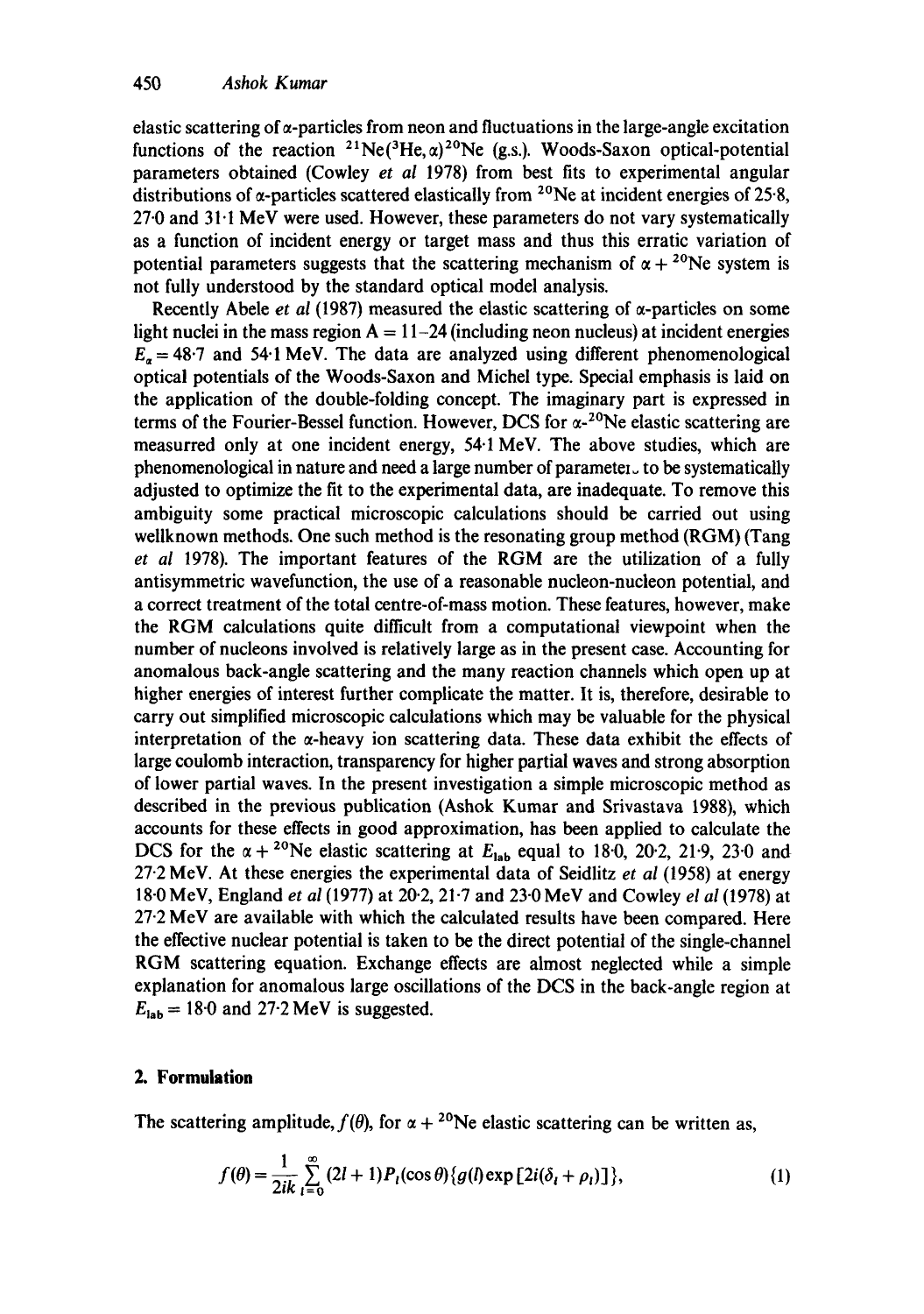$\alpha + {}^{20}Ne$  *elastic scattering* 451

or

$$
f(\theta) = \frac{1}{2ik} \sum_{l=0}^{\infty} (2l+1) P_l(\cos \theta) \exp\left[2i\rho_l\right] \{g(l) \exp\left[2i\delta_l\right] - 1\} + f_c(\theta), \tag{2}
$$

where,  $\delta_l$  are the nuclear phase shifts,  $\rho_l$  and  $f_c(\theta)$  are the coulomb phase shifts and coulomb scattering amplitude respectively. Other symbols have their usual meanings. In the sharp cut-off region of *l*-space, the value of reflection coefficient,  $g(l)$ , changes from 0 to 1 in the following manner,

and

$$
g(l) = 0 \text{ for } l < l_c \text{ (complete absorption)},
$$
\n
$$
g(l) = 1 \text{ for } l \ge l_c \text{ (complete transparency).} \tag{3}
$$

Classically speaking *l<sub>c</sub>* represents the sudden transition from no absorption to total absorption of flux at a particular value in *l*-space. To understand the role of coulomb and nuclear phase shifts in the elastic scattering, eqs (1) and (2) are analyzed. At small angles  $P_1(-\cos\theta) \sim 1$  so that due to long range of the coulomb force, the series (1) converges slowly; on the other hand in series (2) the term  $\{g(t) \exp[2i\delta_t] - 1\}$  tends rapidly to 0 for  $l \rightarrow \infty$  due to short range of the nuclear force. Conversely, at large angles  $P_1(-\cos \theta) \sim (-1)^l$ , so that the series (1) converges more rapidly than series (2). In a semiclassical picture (Knoll and Schaeffer 1976), this corresponds to the fact that at forward angles the coulomb phase shifts  $\rho_l$  prevail whereas at large angles only nuclear phase shifts  $\delta_i$  contribute significantly to the scattering amplitude.  $\rho_i$  are evaluated by the familiar technique but  $\delta_l$  are calculated with great difficulty from a numerical solution of the following equations,

$$
\tan \delta_{l} = \frac{f_{l}(R'_{m})F_{l}(\eta', kR_{m}) - f_{l}(R_{m})F_{l}(\eta', kR'_{m})}{f_{l}(R_{m})G_{l}(\eta', R'_{m}) - f_{l}(R'_{m})G_{l}(\eta', R_{m})},
$$
\n(4)

where

$$
\eta' = \frac{\mu z_1 z_2 e^2}{\hbar^2 k}, kR_m = \frac{(2\mu E)^{\frac{1}{2}} R_m}{\hbar}
$$

 $R'_m = R_m + \Delta R$  and  $\mu$  is the reduced mass. Also,  $F_t$  and  $G_t$  are the regular and irregular coulomb wavefunctions and are numerically calculated accurately with the help of 'RCWFN Program' of Barnett *et al* (1974).  $f<sub>1</sub>(R)$  is calculated from the scattering equation,

$$
\frac{d^2 f_i(R)}{dR^2} + \left[k^2 - \frac{2\mu}{\hbar^2} \left\{ \frac{l(l+1)\hbar^2}{2\mu R} - V_c(R) - V_N(R) \right\} \right] f_i(R) = 0.
$$
 (5)

In the present case there is hardly any overlap of the nuclear charge distributions of the two ions at the energies of interest, thus the coulomb potential is evaluated as

$$
V_c(R) = \frac{Z_1 Z_2 e^2}{R}, R \geqslant (R_1 + R_2). \tag{6}
$$

In (6), it would be appropriate to take R as r.m.s. charge radius,  $R_{ch}$ , given by

$$
\langle R_{\rm ch}^2 \rangle = \langle R_m^2 \rangle + \langle r_p^2 \rangle, \tag{7}
$$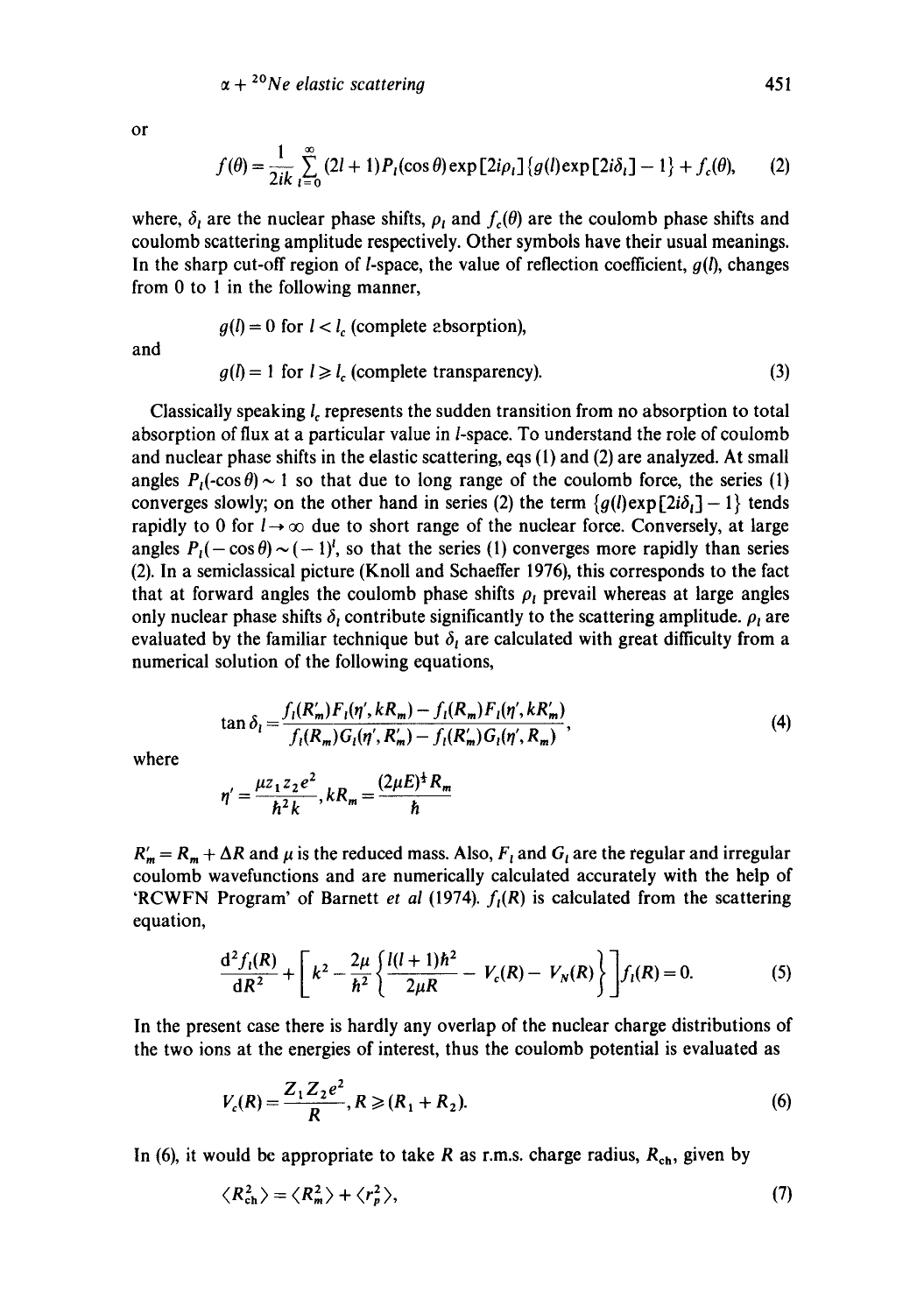where,  $R_m$  is the r.m.s. matter radius of the nucleus and  $\langle r_a^2 \rangle = 0.64$  fm<sup>2</sup>.  $V_N(R)$  in (5) is the effective nuclear potential and here it is taken to be the nuclear part of the direct potential  $V_p(R)$  of the RGM scattering equation when antisymmetrization between nucleons of the two nuclei is neglected. It is given in the double folding form as (Tang *et al* 1978).

$$
V_N(R) = \left\langle \Phi_1(\xi_1)\Phi_2(\xi_2) \Big| \sum_{\substack{i \in I \\ j \in 2}} V_{ij} \Big| \Phi_1(\xi_1)\Phi_2(\xi_2) \right\rangle_R.
$$
 (8)

Equation (8) is useful in optical model studies of light ion scattering by medium and heavy-ions. The main reason is that the nucleon-number difference of the interacting nuclei is large which makes the odd-even  $l$ —dependence arising due to Pauli principle insignificant. Here,  $V_{ij}$  is the nuclear part of the two-nucleon interaction given by (Tang *et al* 1978).

$$
V_{ij} = \left[\frac{1}{2}(1+P_{ij}^{\sigma})V_i(ij) - \frac{1}{2}(1-P_{ij}^{\sigma})V_s(ij) + V_R(ij)\right]\left[\frac{1}{2}u + \frac{1}{2}(2-u)P_{ij}^{\sigma}\right],\tag{9}
$$

where

$$
V_R(ij) = V_{0R} \exp\left[-k_R(\mathbf{r}_i - \mathbf{r}_j)^2\right], V_t(ij) = -V_{0t} \exp\left[-k_t(\mathbf{r}_i - \mathbf{r}_j)^2\right],
$$
  
\n
$$
V_s = -V_{0s} \exp\left[-k_s(\mathbf{r}_i - \mathbf{r}_j)^2\right],
$$
  
\n
$$
V_{0R} = 200 \text{ MeV}, k_R = 1.487 \text{ fm}^{-2}, V_{0t} = 178 \text{ MeV}, k_t = 0.639 \text{ fm}^{-2},
$$
 (10)

$$
V_{0s} = 91.85 \text{ MeV}, k_s = 0.465 \text{ fm}^{-2}, \tag{11}
$$

where,  $P_{ij}^r$  and  $P_{ij}^{\sigma}$  are the space- and the spin-exchange operators.  $V_t$ ,  $V_s$  and  $V_R$  are the two-nucleon triplet, singlet and repulsive interactions, respectively. Equation (9) is particularly chosen because it yields a satisfactory description of not only the two nucleon low-energy scattering data but also the essential properties of the deuteron, triton and  $\alpha$ -particles. The exchange-mixture parameter  $\mu$  is an adjustable parameter in the calculation. Its value is determined by fitting the light-ion separation energy in the lowest  $l = 0$  state of the compound nucleus. For example, in the  $\alpha + {}^{16}O$  case, one adjusts u until the calculation yields the experimental value (Ajzenberg-Selove 1972) of 4.73 MeV for the  $\alpha$ -particle separation energy in the ground state of <sup>20</sup>Ne. This adjustment is essential because various simplifications are made in the present calculation. The resultant value of  $u$  so determined should be reasonably close to 1 which corresponds to a Serber exchange. In case the value of u comes out to be much different from 1 then adjusting  $\mu$  is a crude procedure and a detailed calculation will be desirable (Tang *et al* 1978). Thus, in the present calculation u is simply varied close to 1 to get best experimental fits for DCS (Ashok Kumar and Srivastava 1988). Now using the equivalence relations between the RGM and the generator coordinate method (GCM) (Kamimura and Matsuse 1974),  $V_N(R)$  can be written as

$$
V_N(R) = \frac{1}{(2\pi)^3} \int d\mathbf{K} \exp(-i\mathbf{K} \cdot \mathbf{R}) \exp(K^2/8\eta) \int d\mathbf{S} \exp(i\mathbf{K} \cdot \mathbf{S}) V_D(\mathbf{S}), \qquad (12)
$$

where,

$$
\eta = \frac{A_1 A_2}{2(A_1 + A_2)} \omega \tag{13}
$$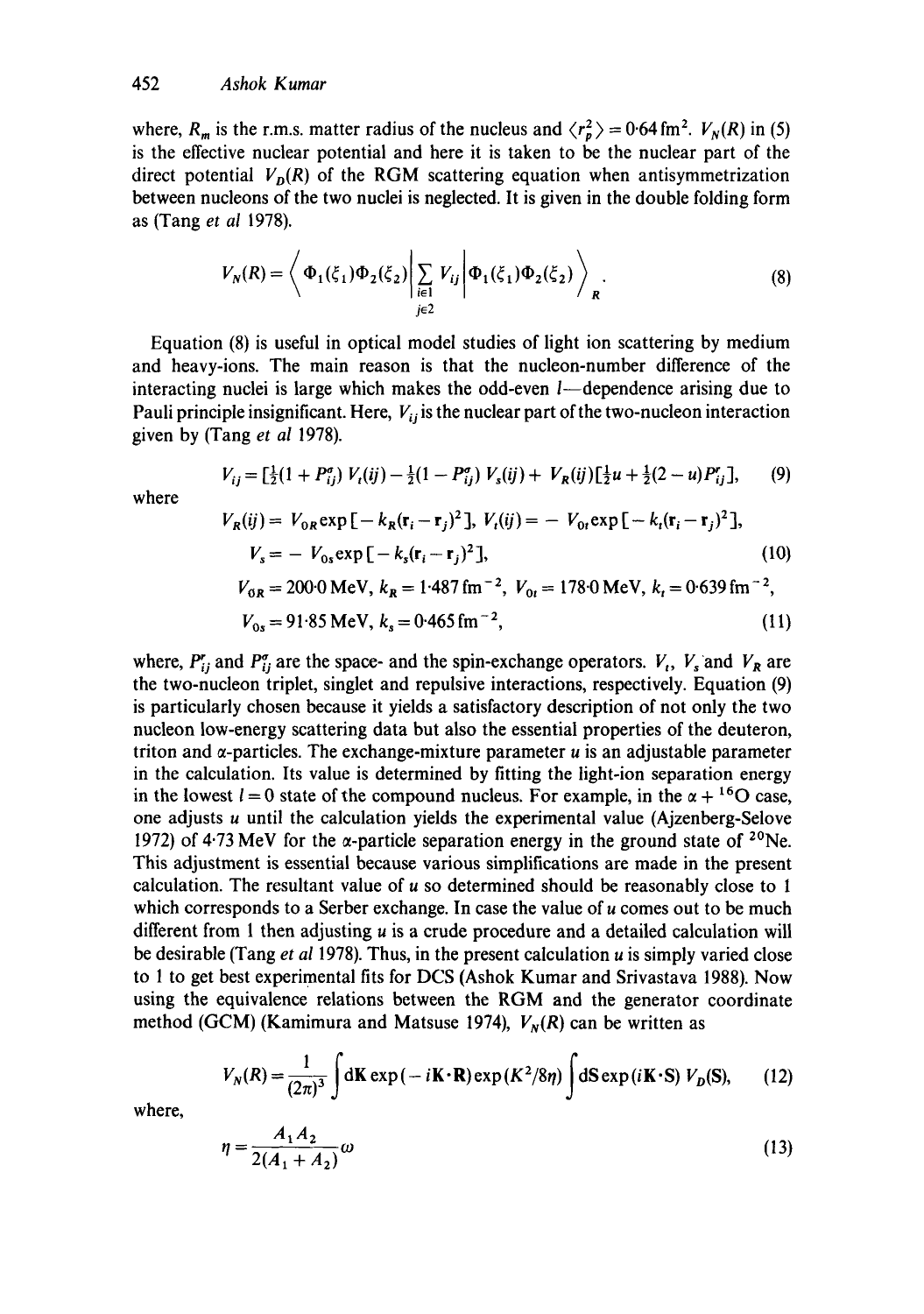$A_1$  and  $A_2$  are the mass numbers of the colliding nuclei,  $\omega$  is the width parameter for the harmonic oscillator orbitals used in the Slater determinant wavefunctions and  $V_p(S)$  is given by

$$
V_D(S) = 2X_d \sum_{k,l} \int \Phi_k^*(\mathbf{r}_1 - \mathbf{S}_1) \Phi_l^*(\mathbf{r}_2 - \mathbf{S}_2) U(\mathbf{r}_{12}) \Phi_k(\mathbf{r}_1 - \mathbf{S}_1)
$$
  
×  $\Phi_l(\mathbf{r}_2 - \mathbf{S}_2) d\mathbf{r}_1 d\mathbf{r}_2$  (14)

In (14),  $\Phi_k$  and  $\Phi_l$  denote the harmonic oscillator orbitals k and l of nuclei 1 and 2 centred around  $S_1$  and  $S_2$ , respectively,  $U(r_{12})$  is the radial part of the two-nucleon interaction and

$$
X_{d} = 2(4w - m + 2b - 2h). \tag{15}
$$

Here w, m, b and h are the familiar Wigner, Majorana, Bartlett and Heisenberg exchange mixture parameters, respectively. The values of these parameters are determined in (20). An apparently important point in folding model analyses is the treatment of the absorption effects by the imaginary part of the optical potential. Several forms of the imaginary part of the standard Woods-Saxon potential were used in the past. Nevertheless, it is understood that once the real part of the optical potential has been obtained independently then just using different standard forms of the imaginary potential do not further improve the fit to the scattering data because the imaginary potential is well determined only in a limited radial region (Gils 1987). Thus, an imaginary potential can be approximated easily without much loss in accuracy and in the present calculation classical sharp cut-off procedure is used for absorption effects. According to it  $l_c$  in (3) corresponds to the partial wave for which the maximum of the total interaction is equal to the c.m. incident energy in the surface region at  $R = R_c$ .

It is seen that  $\alpha$ -<sup>20</sup>Ne elastic scattering study exhibits enhancement and pronounced oscillatory structure of the DCS at backward angles  $> 90^\circ$  particularly at incident energies of 18.0 and 27.2 MeV. Since the conventional potentials of Woods-Saxon form fail to explain this strange feature, its explanation is sought outside the domain of the standard optical model. It has been investigated by many authors, e.g., Michel and Vanderpoorten (1977), Gubler *et al* (1978, 1981), Love (1978), Kiebele *et al* (1978) and Abele *et al* (1987) that the folding potential model supplemented by an adjustable imaginary potential provided a satisfactory description of elastic  $\alpha$ -nucleus scattering over the full angular range with special attention to the large angle anomaly. In the similar manner it has been investigated in our recent work (Ashok Kumar *et al* 1989) that the double folding model supplemented by sharp cut-off procedure for absorption is capable of explaining the so-called anomalous large angle oscillations of the DCS in the  $\alpha + {}^{20}Ne$  system. Further, exchange effects arise from antisymmetrization of the target and projectile coordinates. Since  $\alpha$ -particle is taken as an elementary particle with a large binding energy and a small radius, it is considered to be distinguishable from the nucleons of the target (Lassaut 1981). Moreover, by studying the cross-section or phase-shift behaviour (Le Mere *et al* 1982) it is noted that many exchange terms are only of minor significance when the absorption is strong as in the present case. Hence, no appreciable exchange effects are considered here and they are very crudely accounted by varying u with energy.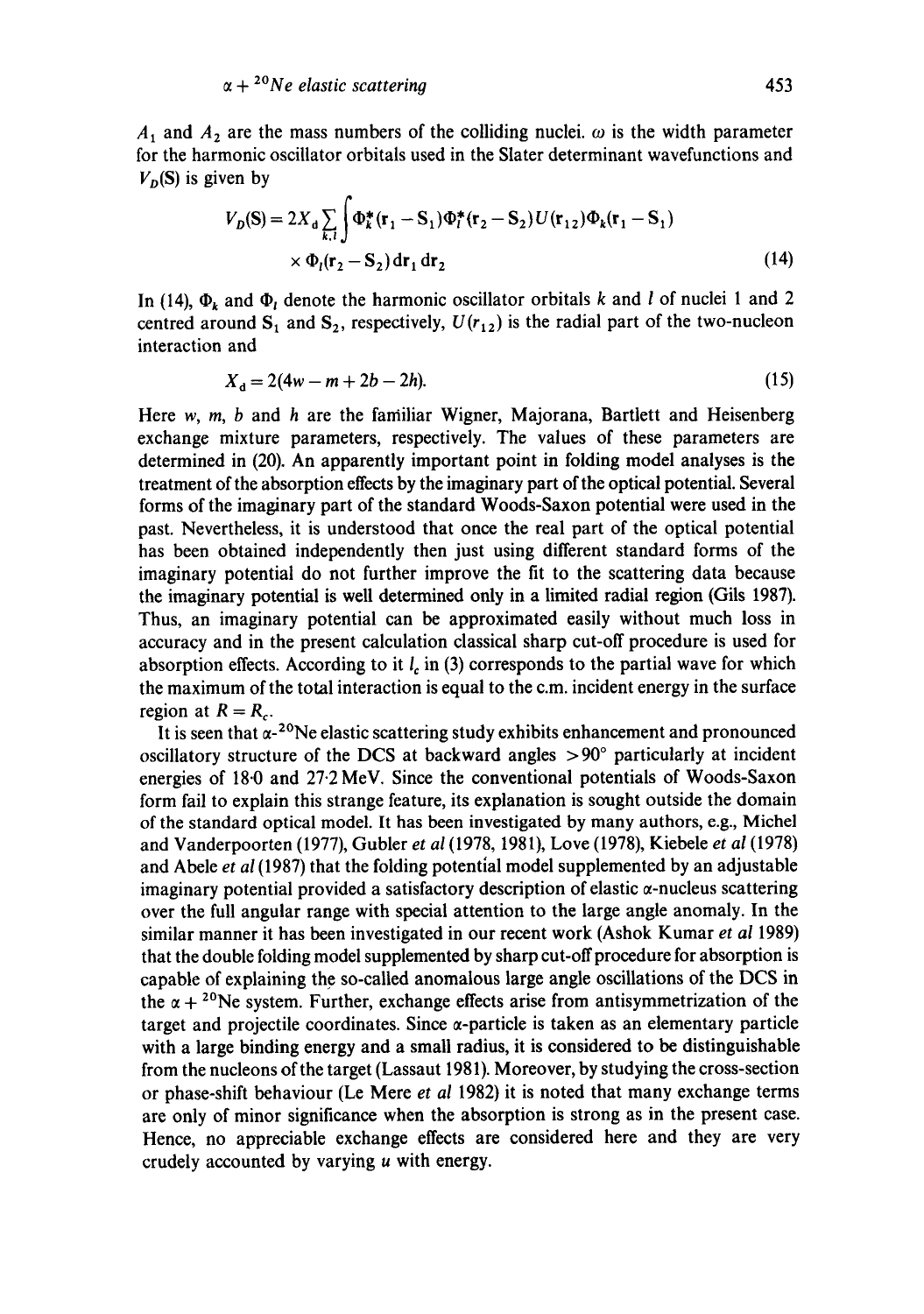# **3. Calculation**

For calculation of  $V_N(R)$ , the projectile and target nuclei are chosen to have (1s)<sup>4</sup> and  $(1s)^4(1p)^{12}(2s)^4$  configurations, respectively. The configuration of <sup>20</sup>Ne is considered to be that of a closed shell with zero spin and magnetic moment (Roy and Nigam 1967). This particular configuration yields a spherically symmetric form for  $V_N(R)$  while the usual configuration  $(1s)^4(1p)^{12}(2s, 1d)^4$  will lead to non-spherical form causing complexities in the calculations. The choice of a closed shell configuration for  $20Ne$ is reasonable because for nuclei immediately beyond <sup>16</sup>O, both the  $1d_{5/2}$  and the  $2s<sub>1/2</sub>$  levels are available for the valence nucleons and are close enough compared to the interaction matrix elements between them (de Shalit and Feshbach 1974). Thus, final results are not expected to be sensitive to this choice. The calculations would be simplified if one chooses a common oscillator width parameter  $\omega$  for both the non-identical nuclei  $\alpha$  and <sup>20</sup>Ne. This will ensure correct treatment of centre-of-mass motion (Friedrich *et al* 1976). Thus the value of  $\omega$  employed here is 0.3460 fm<sup>-2</sup>. It is the mean of the individual  $\omega$ -values 0.514 fm<sup>-2</sup> and 0.3124 fm<sup>-2</sup> for  $\alpha$  and <sup>20</sup>Ne, respectively, which yield the experimentally determined r.m.s, matter radii for the respective nuclei (Ripka 1967). Hence, the translationally invariant harmonic-oscillator shell-model wavefunctions of lowest configurations with common width parameter  $\omega$  for  $\alpha$  and <sup>20</sup>Ne are as follows,

$$
\Phi_{04} = A_{04} \left[ \prod_{i=1}^{4} h_i(\mathbf{r}_i - \mathbf{R}_{04}) \Omega_i(s_i, t_i) \exp \left\{ -\frac{\omega}{2} (\mathbf{r}_i - \mathbf{R}_{04})^2 \right\} \right],
$$
  
\n
$$
\Phi_{20} = A_{20} \left[ \prod_{i=1}^{20} h_i(\mathbf{r}_i - \mathbf{R}_{20}) \Omega_i(s_i, t_i) \exp \left\{ -\frac{\omega}{2} (\mathbf{r}_i - \mathbf{R}_{20})^2 \right\} \right],
$$
\n(16)

where,  $A_{04}$  and  $A_{20}$  are four-nucleon and twenty-nucleon antisymmetrization operators, respectively, while  $\mathbf{R}_{04}$  and  $\mathbf{R}_{20}$  denote the centre-of-mass (c.m.) coordinates of  $\alpha$  and <sup>20</sup>Ne given by

$$
\mathbf{R}_{04} = \frac{1}{4} \sum_{i=1}^{4} \mathbf{r}_i \text{ and } \mathbf{R}_{20} = \frac{1}{20} \sum_{i=1}^{20} \mathbf{r}_i,
$$
 (17)

where  $r_i$  being the spatial coordinates of the *i*th rucleon. The functions  $h_i$  being the polynomials in single-particle spatial coordinates and the spin-iso spin functions  $\Omega_i(s, t)$  are given by

$$
\Omega_i(s, t) = \alpha(s)\pi(t) \quad \text{for } i = 1, 5, 9, 13, 17
$$
\n
$$
= \alpha(s)v(t) \quad \text{for } i = 2, 6, 10, 14, 18
$$
\n
$$
= \beta(s)\pi(t) \quad \text{for } i = 3, 7, 11, 15, 19
$$
\n
$$
= \beta(s)v(t) \quad \text{for } i = 4, 8, 12, 16, 20,
$$
\n(18)

where  $\alpha(s)$ ,  $\beta(s)$ ,  $\pi(t)$  and  $v(t)$  denote the spin-up, spin-down, isospin-up and isospin-down functions, respectively. Now using (9) to (15),  $V<sub>N</sub>(R)$  is calculated as

$$
V_N(R) = \sum_{n=1}^3 G_n \exp \big[ -F_n R^2 \big] \{ A_n + B_n R^2 + C_n R^4 \},\
$$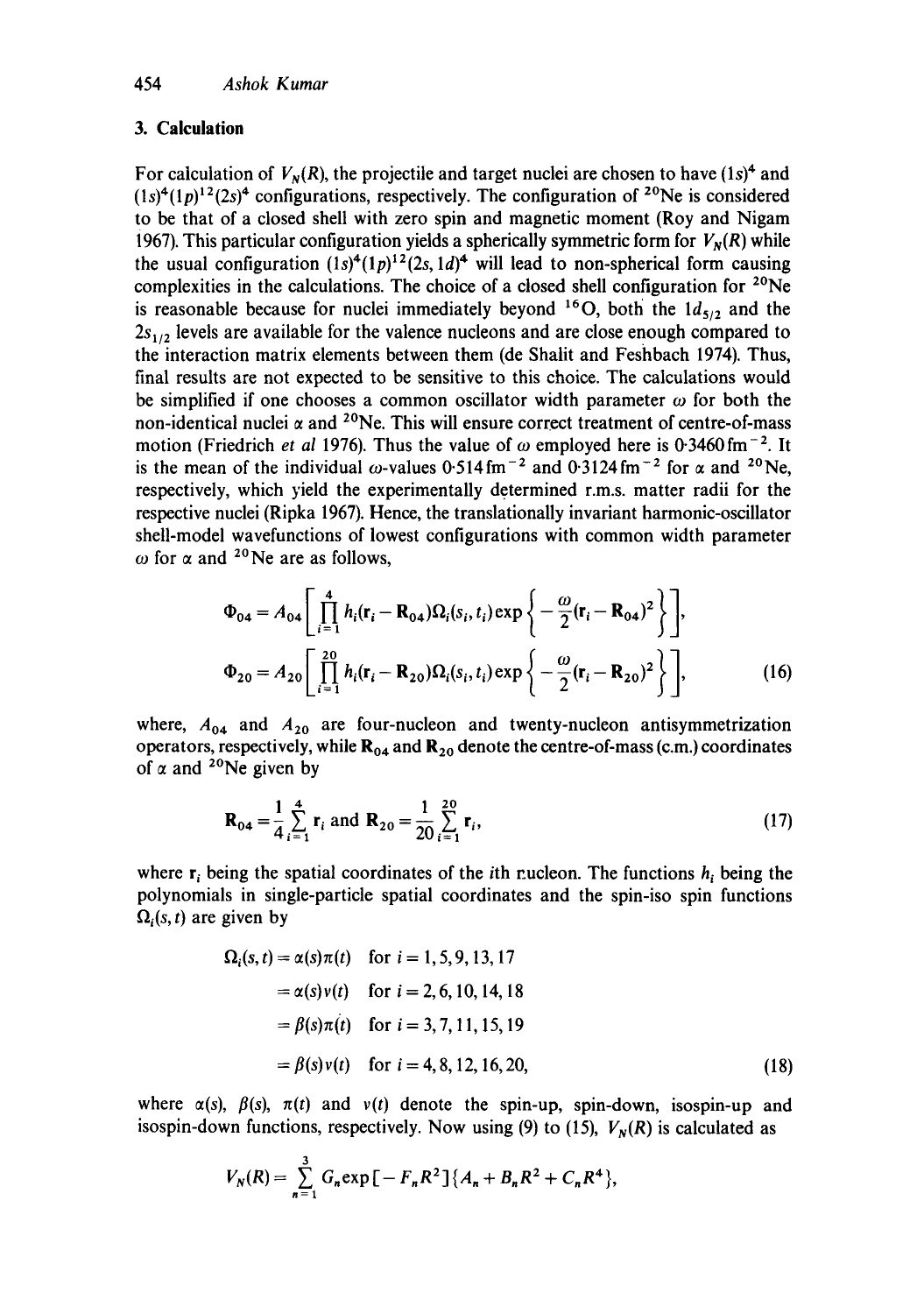$X_{dn} = 2(4w_n - m_n + 2b_n - 2h_n)$ 

where

$$
G_n = -\frac{X_{dn} V_{0n}}{3} \left[ \frac{10 \omega}{10 \omega + 17k_n} \right]^{3/2},
$$
  
\n
$$
F_n = \frac{10 \omega k_n}{(10 \omega + 17k_n)},
$$
  
\n
$$
A_n = 30 \left\{ 1 - \frac{20 k_n (5 \omega + 6k_n)}{(10 \omega + 17k_n)^2} \right\},
$$
  
\n
$$
B_n = \left\{ \frac{2000 \omega k_n^2 (10 \omega + 7k_n)}{(10 \omega + 17k_n)^3} \right\},
$$
  
\n
$$
C_n = \left\{ \frac{40000 \omega^2 k_n^4}{(10 \omega + 17k_n)^4} \right\},
$$
  
\n(19)

and

with

$$
w_1 = b_1 = w_2 = -b_2 = \frac{1}{4}u,
$$
  
\n
$$
m_1 = h_1 = m_2 = -h_2 = \frac{1}{4}(2 - u),
$$
  
\n
$$
w_3 = \frac{1}{2}u, m_3 = \left(\frac{2 - u}{2}\right),
$$
  
\n
$$
b_3 = h_3 = 0, k_1 = k_t, k_2 = k_s, k_3 = k_R,
$$
  
\n
$$
V_{01} = V_{0t}, V_{02} = V_{0s} \text{ and } V_{03} = V_{0R},
$$
\n(20)

The coulomb potential was calculated from (6) with  $z_1 = 2$ ,  $z_2 = 10$ ,  $R_1 = 1.888$  fm and  $R_2 = 3.211$  fm.

Then at the incident energy of interest, the values of  $l_c$  and  $R_c$  were numerically obtained as described in §2. The value of  $u$  is also varied around 1 for best results. The required coulomb phase shifts were easily obtained and the nuclear phase shifts were numerically calculated from (4) and (5). Then  $f(\theta)$  is obtained from (1) by changing the upper limit of  $\infty$  with a finite value  $l_{\text{max}}$  for which  $\delta_{l_{\text{max}}}$  was nearly zero. Thus, the DCS  $(\sigma(\theta))$  were obtained from the relation,

$$
\sigma(\theta) = |f(\theta)|^2. \tag{21}
$$

The calculated values of u,  $l_c$ ,  $l_{\text{max}}$  and  $R_c$  at five incident energies are given in table 1.

| $E_{\rm lab}$ (MeV) | u     | l, | $l_{\rm max}$ | $R_c$ (fm) |
|---------------------|-------|----|---------------|------------|
| $18 - 0$            | $0-9$ | 08 | 15            | 5.89       |
| $20-2$              | 0.9   | 09 | 16            | 5.69       |
| 21.9                | 1.0   | 10 | 17            | 5.89       |
| $23-0$              | $1-0$ | 10 | 17            | 5.89       |
| $27 - 2$            | 1.0   | 11 | 19            | 5.59       |

**Table 1.** Calculated values of  $l_c$ ,  $l_{\text{max}}$ and R, for  $\alpha + {}^{20}Ne$  elastic scattering.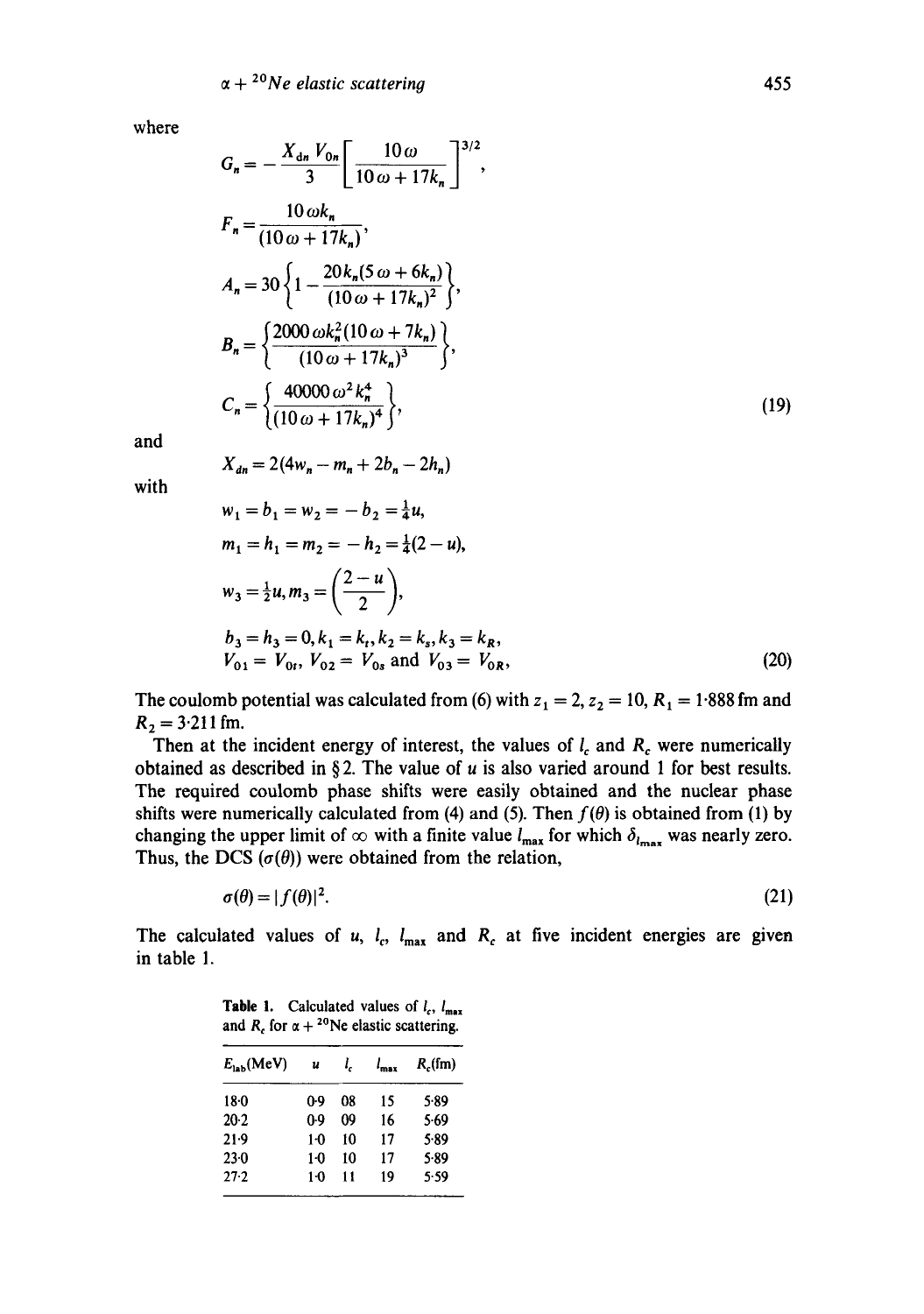## **4. Results and discussion**

The calculated DCS,  $\sigma(\theta)$  at  $E_{lab} = 20.2$ , 21.9 and 23.0 MeV are shown by solid-line curves in figure 1. The ratios of  $\sigma(\theta)$  to the corresponding Rutherford cross-section,  $(\sigma_R)$ , at  $E_{\text{lab}} = 18.0$  and 27.2 MeV are also shown by solid-line curves in figure 2. The experimental data of Seidlitz *et al* (1958) at 18"0 MeV, England *et al* (1977) at 20.2, 21"9 and 23-0MeV and Cowley *et al* (1978) at 27.2 MeV are shown by solid circles over full angular range in figures 1 and 2. The agreement between calculated results and the experimental data at  $18.0 \,\text{MeV}$  is fairly good, while it is fair at  $20.2$ ,  $21.9$  and 23"0 MeV, respectively. However, at 27-2 MeV, the agreement is poor over the whole angular range. The energies above 27.2 MeV are thus not considered in the present investigation. It may be pointed out that no special attention has been given to explain the back-angle scattering, even though when fitting the forward-angle data only, this model predicts a reasonable correct pattern for the backward cross-sections. As an example, the upper solid-line curve in figure 2 represents a fit to 18.0 MeV data for  $\theta$  < 80°. This fit not only describes the data for  $\theta$  < 80° but also the anomalous large oscillations of the angular distributions for  $\theta > 120^\circ$  rather well. However, it is only



**Figure 1.** The calculated DCS ( $\sigma(\theta)$ ) for  $\alpha + {}^{20}Ne$  elastic scattering at  $E_{lab} = 20.2$ , 21.9 and 23.0 MeV as a function of  $\theta_{cm}$  (deg.) are shown by solid-line curves along with the experimental data of England *et al* (1977) shown by solid circles.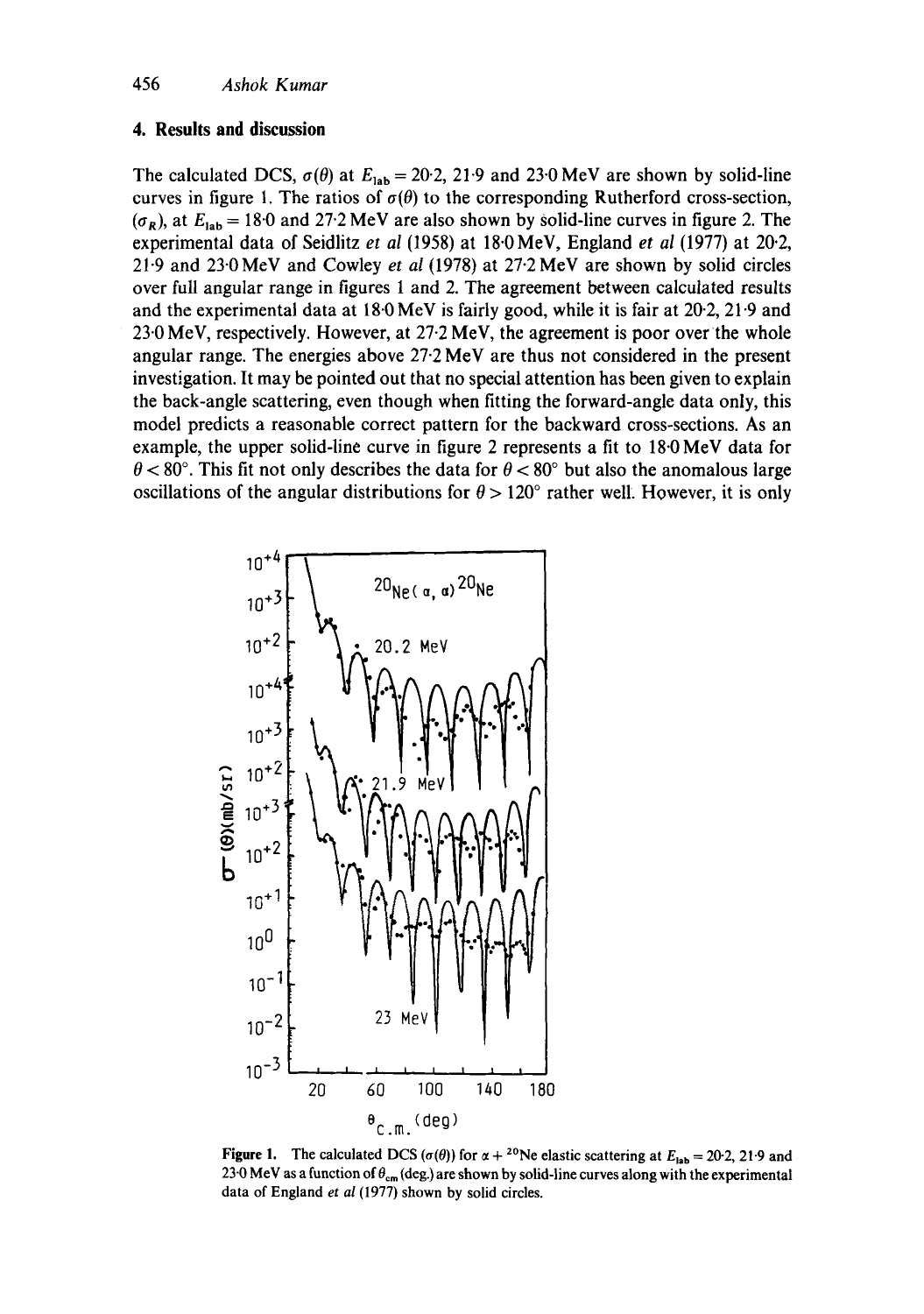

Figure 2. The ratios of the calculated DCS ( $\sigma(\theta)$ ) and the Rutherford cross-section ( $\sigma_R$ ) for  $\alpha + {}^{20}$ Ne elastic scattering at  $E_{lab} = 18.0$  and 27.2 MeV as a function of  $\theta_{cm}$  (deg.) are shown by solid-line curves along with the experimental data of Seidlitz *et aI* (1958) and Cowley *et at* (1978), respectively, shown by solid circles.

fair at intermediate angles. This behaviour occurs also at  $27.2 \text{ MeV}$  and shown by lower solid-line curve in figure 2 but the back-angle agreement is not as striking as in the former case. Further, all the solid-line curves show sharp oscillations for almost over the whole angular range in accordance with the experimental data. In general, it may be said that in each case the agreement is much better at smaller angles than that at the larger angles. Nevertheless, at higher energies the quality of the agreement progressively deteriorates, suggesting some improvements to be incorporated.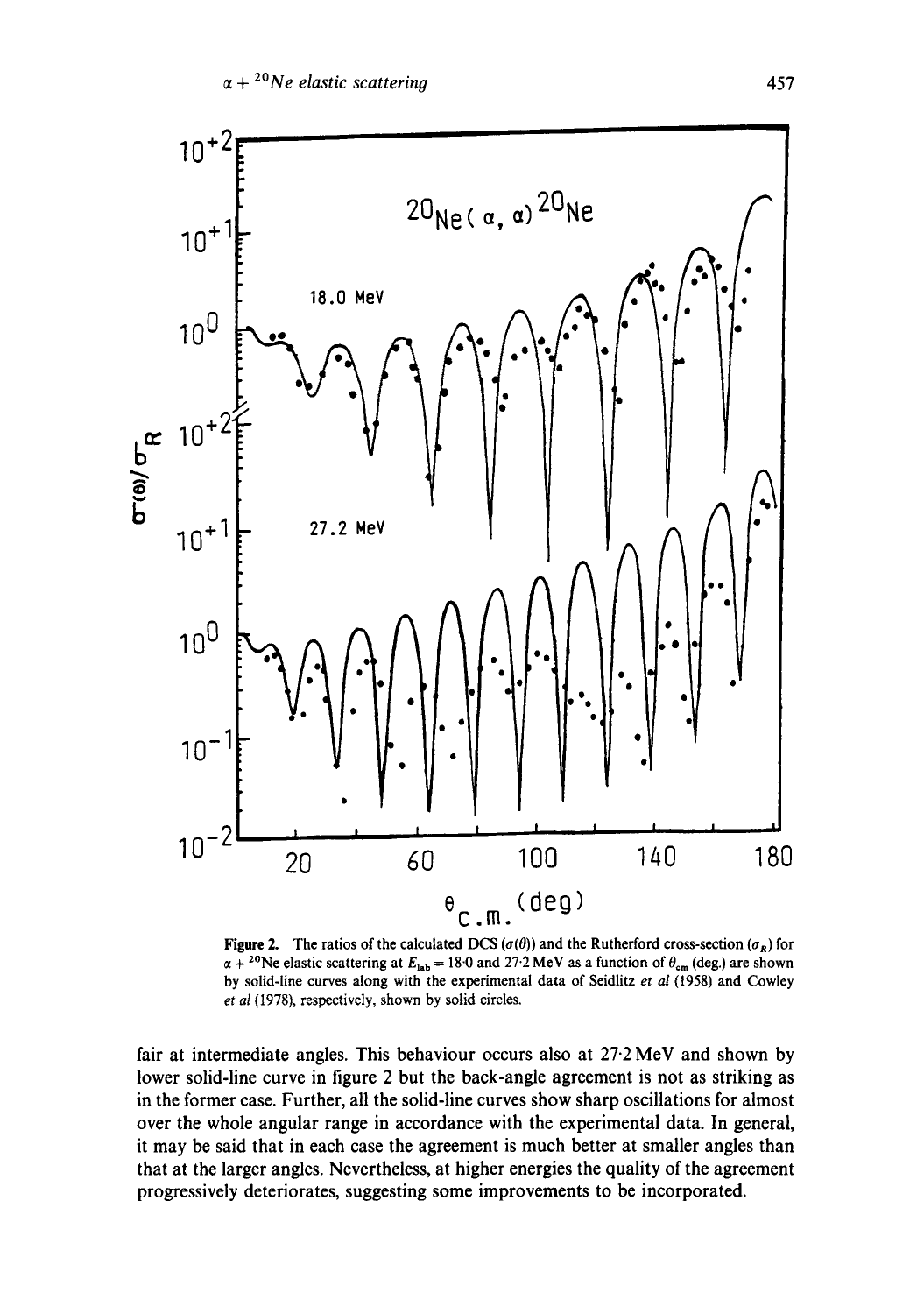

**Figure 3.** The radial dependence of the calculated real nuclear potential,  $V_N(R)$ , for  $\alpha + {}^{20}Ne$ system is shown by solid-line curves I and II for  $u = 0.9$  and 1.0, respectively.

The exchange effects, which cause the ion-ion potential to be energy-dependent and non-local, are almost neglected. Consequently, if one wants to get some crude idea of exchange effects in the present model then one has to allow for variation of u around 1, which appears in the energy-independent  $V_N(R)$ , w.r.t energy [see (9) and (12)]. For this purpose the best visual agreements were obtained for the values of  $u = 0.9$  at 18.0 and 20.2 MeV and  $u = 1.0$  at 21.9, 23.0 and 27.2 MeV, respectively. These values of  $u$  are either 1 or close to 1 as desired. It appears that the value of  $u$  also increases with increase in incident energy. The variation of  $V_N(R)$  was computed as a function of R using (12) at  $u = 0.9$  and 1.0 and are shown by solid-line curves I and II, respectively, in figure 3. Curves I and II suggest that deeper  $V_N(R)$  is required for higher incident energies as expected from the decreasing role played by the Pauli principle effects (Sartor *et al 1981*). It is also evident that shape of  $V_N(R)$  does not resemble the Woods-Saxon potential. It is quite deep at small separations and decreases much faster than like a simple exponential as in the Woods-Saxon type potential. These findings agree with the conclusions of Satchler and Love (1979) regarding the form of folded potentials.

Hence, in the present investigation a good estimate of DCS over full angular range for  $\alpha + {}^{20}Ne$  system at incident energies much above the coulomb barrier  $E_R$   $\approx$  5.58 MeV) is obtained with relatively little amount of computation. Further, this approach is direct and based on simple assumptions and thus gives a better